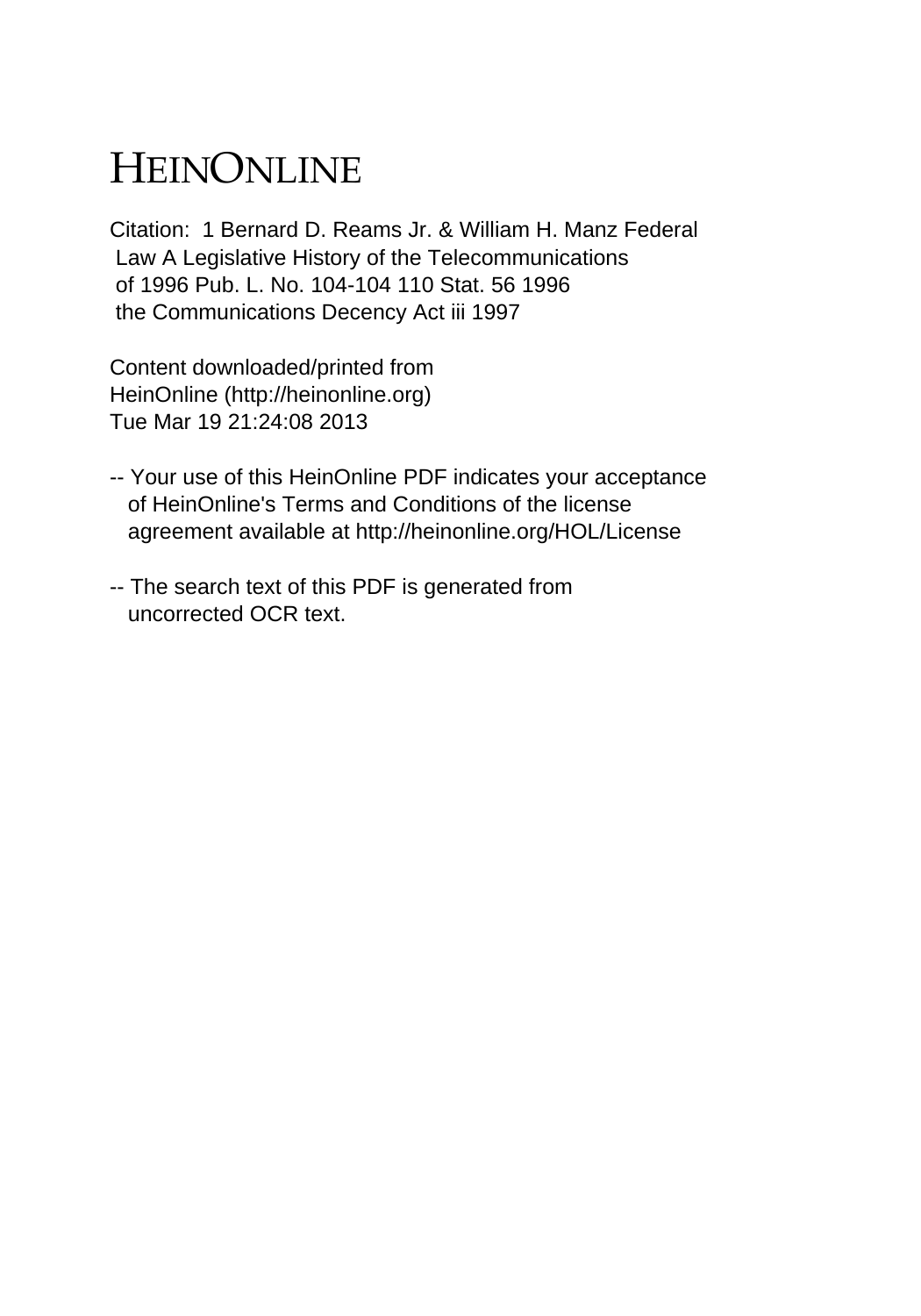## **SUMMARY TABLE OF CONTENTS**

| Master Table of Documents Vol. 1                                                                                                                                                                                                                                                                                                                                                                                                                                |
|-----------------------------------------------------------------------------------------------------------------------------------------------------------------------------------------------------------------------------------------------------------------------------------------------------------------------------------------------------------------------------------------------------------------------------------------------------------------|
|                                                                                                                                                                                                                                                                                                                                                                                                                                                                 |
| Section I: Law as Enacted Vol. 1 (Doc. No. 1)                                                                                                                                                                                                                                                                                                                                                                                                                   |
| Section II: Reports on the Law Vol. 1 (Doc. Nos. 2 - 6)                                                                                                                                                                                                                                                                                                                                                                                                         |
| Section III: Hearings on the Law Vol. 2 (Doc. Nos. 7 - 9)                                                                                                                                                                                                                                                                                                                                                                                                       |
| Section IV: Congressional Record. . Vol. 3 (Doc. Nos. 10 - 87)                                                                                                                                                                                                                                                                                                                                                                                                  |
| Section V: Presidential and Vice<br>Presidential Statements Vol. 3 (Doc. Nos. 88 - 95)                                                                                                                                                                                                                                                                                                                                                                          |
| Section VI: Past Bill Versions Vol. 4 (Doc. Nos. 96 - 101)                                                                                                                                                                                                                                                                                                                                                                                                      |
| Section VII: Related Bills Vol. 5 (Doc. Nos. 102 - 115)<br>Vol. 6 (Doc. Nos. 116 - 120)                                                                                                                                                                                                                                                                                                                                                                         |
| Section VIII: Congressional Record -<br>Related Bills Vol. 6 (Doc. Nos. 121 - 162)                                                                                                                                                                                                                                                                                                                                                                              |
| Section IX: Past Reports Vol. 7 (Doc. Nos. 163 - 170)                                                                                                                                                                                                                                                                                                                                                                                                           |
| Section X: Past Hearings Vol. 8 (Doc. Nos. 171 - 172)<br>Vol. 9 (Doc. No. 173)<br>Vol. 10 (Doc. No. 174)<br>Vol. 11 (Doc. No. 175)<br>Vol. 12 (Doc. Nos. 176 - 177)<br>Vol. 13 (Doc. Nos. 178 - 179)<br>Vol. 14 (Doc. No. 180)<br>Vol. 15 (Doc. Nos. 181 - 184)<br>Vol. 16 (Doc. No. 185)<br>Vol. 17 (Doc. No. 186)<br>Vol. 18 (Doc. Nos. 187 - 188(A&B))<br>Vol. 19 (Doc. Nos. 188(C) - 189)<br>Vol. 20 (Doc. Nos. 190 - 191)<br>Vol. 21 (Doc. Nos. 192 - 201) |
| Section XI: Final Report<br>. Vol. 21 (Doc. No. 202)                                                                                                                                                                                                                                                                                                                                                                                                            |